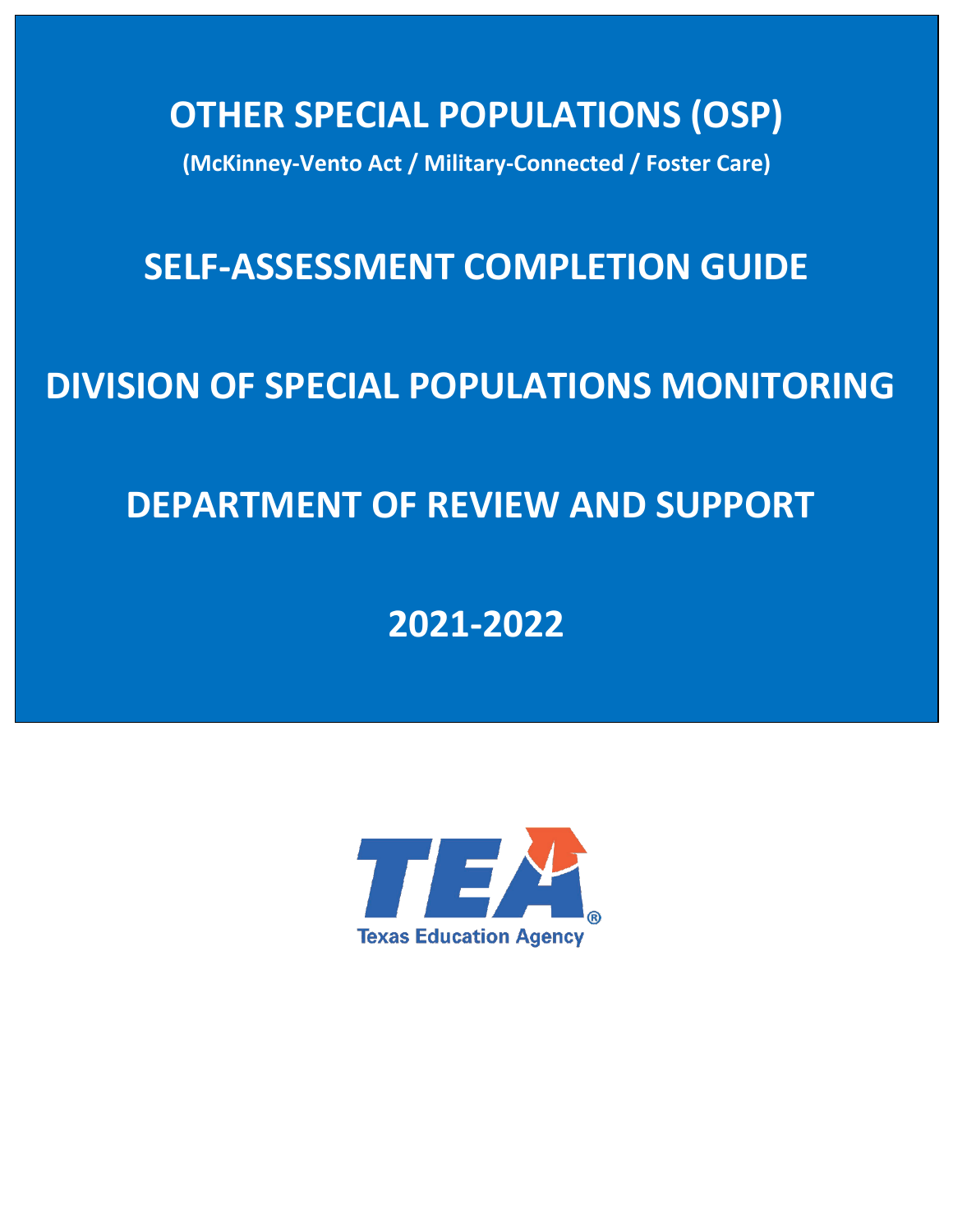## Table of Contents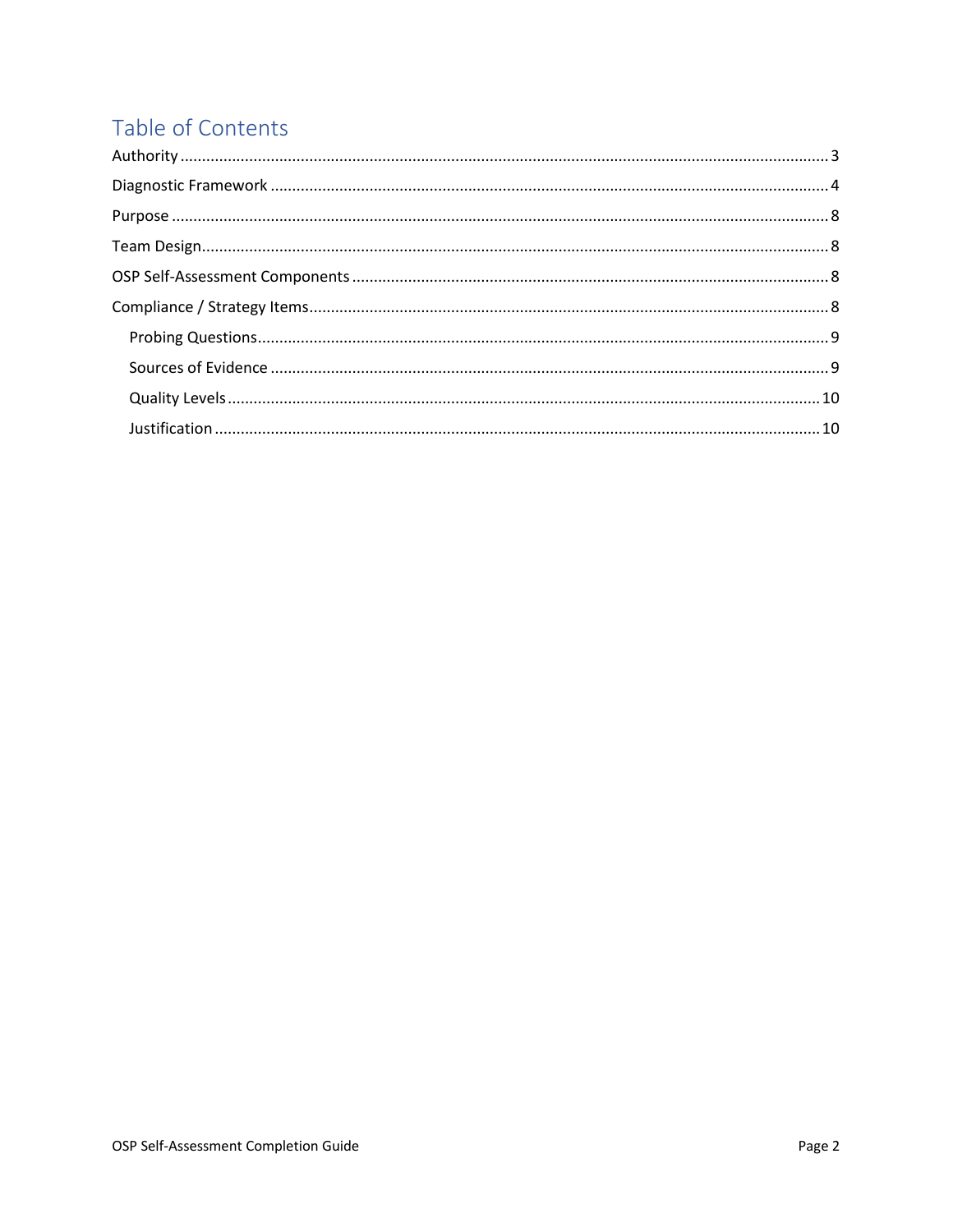## <span id="page-2-0"></span>Authority

The Texas Education Agency (TEA) staff have the responsibility under Texas Education Code (TEC) to monitor compliance with requirements applicable to a process or program, and the related use of funds. Monitoring is conducted to ensure compliance with federal law and regulations and financial accountability, including compliance with grant requirements. The relevant statute is TEC §7.021(b)(1), in conjunction with §§7.028(a)(1) and 7.028(a)(2). In addition, TEA is authorized by TEC §12.1163 to review the records of an open-enrollment charter school, a charter holder, and a management company. TEA must monitor the activities of federal grant subrecipients to ensure that federal grant awards are used for authorized purposes in compliance with federal statutes, regulations, and the terms and conditions of federal awards. This requirement is given in Title 2 of the Code of Federal Regulations (CFR), 200.331(d) and 34 CFR §76.770.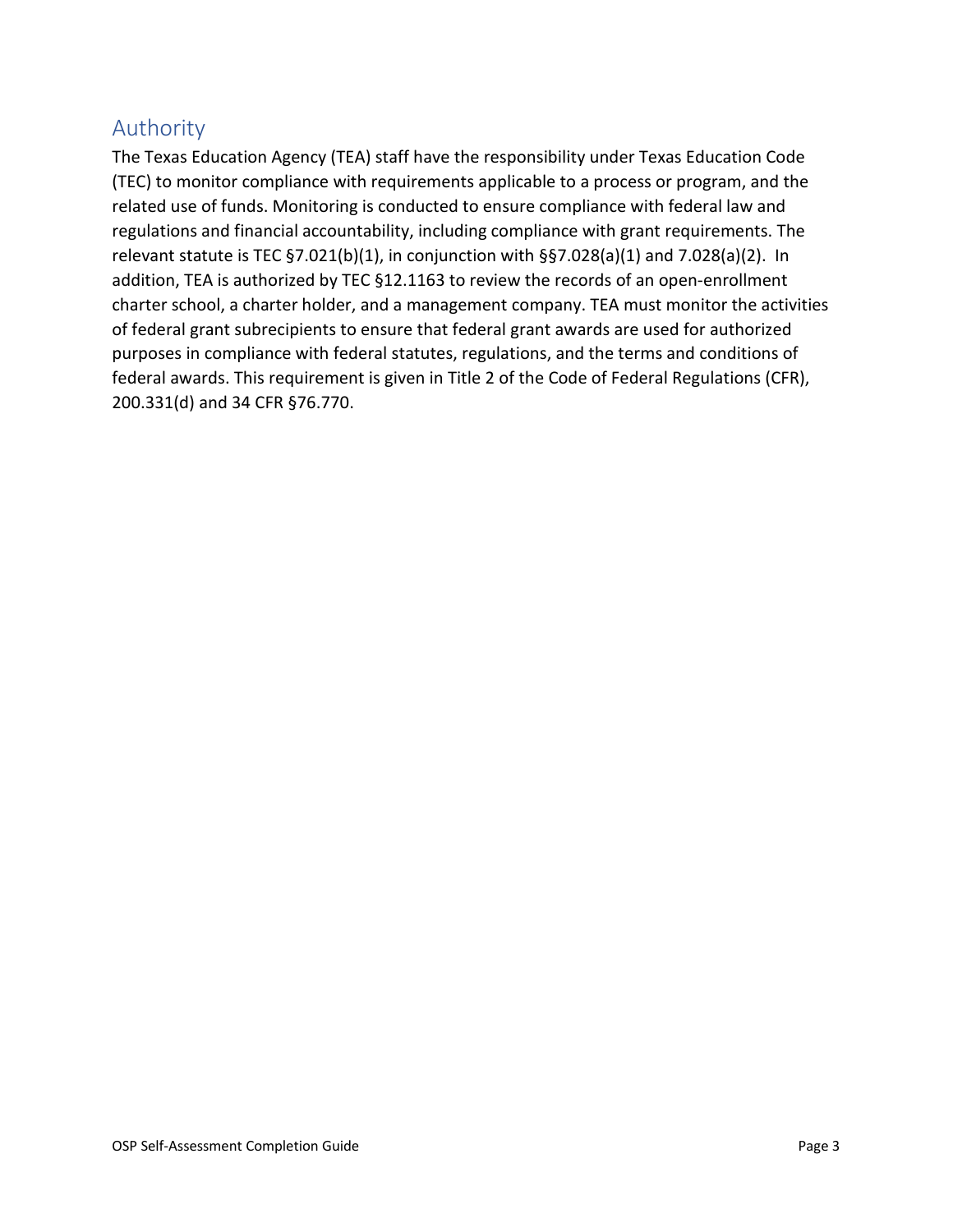## <span id="page-3-0"></span>Diagnostic Framework

The TEA Department of Review and Support and the Division of Special Populations Monitoring has implemented a Diagnostic Analysis Protocol to analyze and refine the system of general supervision. Through this process, the TEA has developed an overall diagnostic framework for program review. The diagnostic framework emphasizes the connection between monitoring activities and actions that improve student outcomes. The diagnostic framework concentrates on the three domains of Implementation, Student Outcomes, and Family Engagement as integral to the overall effectiveness of the special populations program(s). The integration of introspective activities and proactive practices promotes development of effective considerations and technical assistance to improve services and outcomes for students who are served by Other Special Populations (OSP) programs.



The diagnostic framework supports the TEA and LEAs in reviewing a variety of increasingly complex information about program implementation, student outcomes, and family engagement in all aspects of program effectiveness. The protocol connects LEA performance to considerations, professional development, and technical assistance guidance to promote continuous improvement of student outcomes. The self-assessment is one element utilized by the TEA to increase compliance and improve outcomes for all students.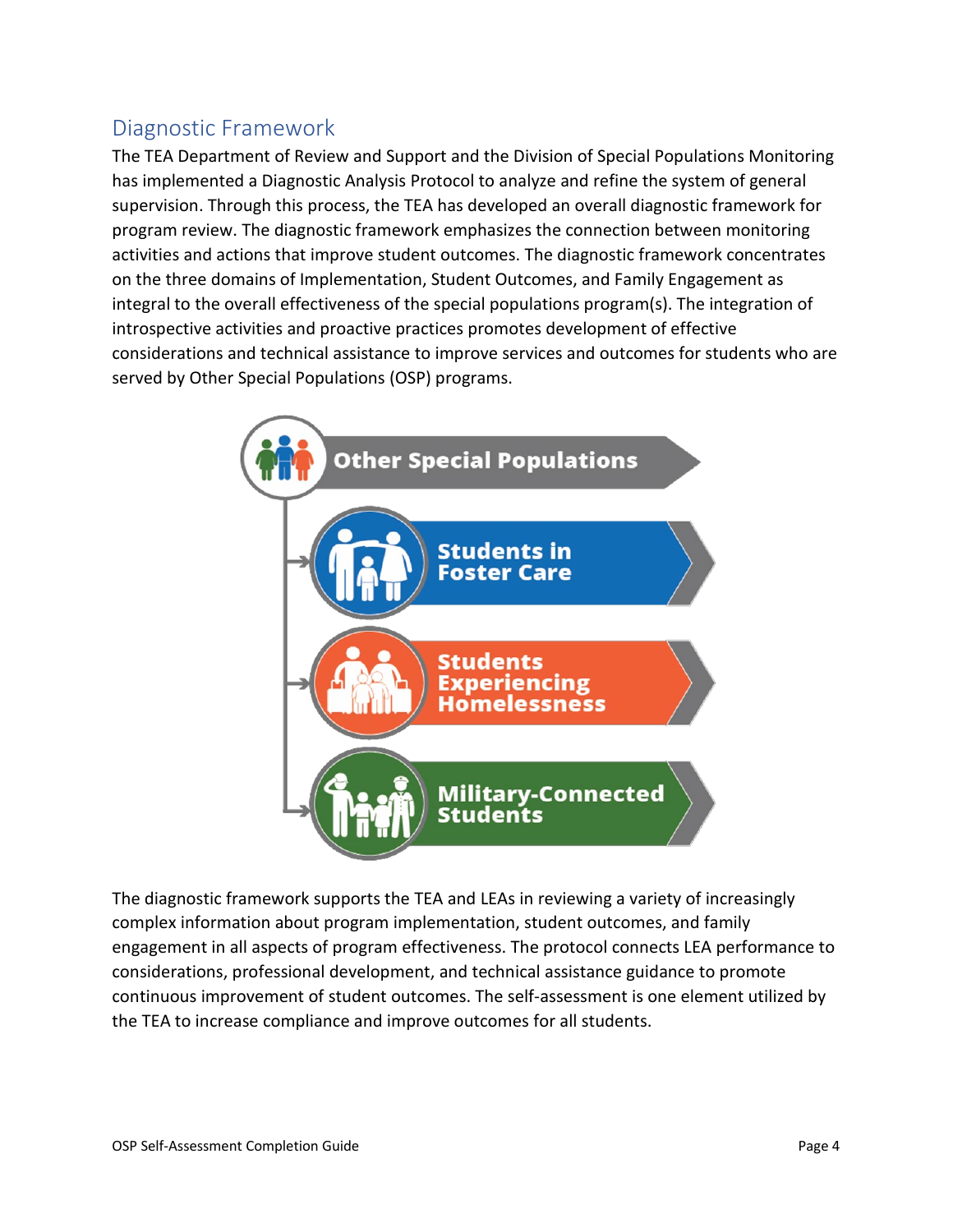Within the **Implementation domain**, the leadership team will consider practices related to the design and implementation of OSP programs that meet the compliance requirements of the associated federal and state programs. In addressing each item of the rubric, the leadership team will consider program descriptors related to the Implementation domain.

#### **McKinney-Vento Act (Students Experiencing Homelessness)**

- How does the LEA develop, review, and revise policies that remove barriers to the enrollment and retention of homeless children and unaccompanied youth in schools?
- Has the LEA designated an appropriate staff person as the LEA McKinney-Vento Liaison?
- How does the LEA McKinney-Vento Liaison inform LEA and school staff, service providers, and advocates working with homeless families, parents and guardians of homeless children, and homeless unaccompanied youth, of the duties of the local McKinney-Vento Liaison?
- How does the LEA ensure that public notice of the educational rights of homeless children and youth is disseminated in locations frequented by parents or guardians?
- How does the LEA ensure that they immediately enroll homeless children and unaccompanied youth, even if they do not have the records normally required for enrollment?
- How does the LEA ensure that homeless children and unaccompanied youth are identified by school personnel through outreach and coordination activities?
- Does the LEA have procedures to ensure that disputes over eligibility, school selection, or enrollment in a school are mediated?
- How does the LEA in collaboration with the McKinney-Vento Liaison ensure that homeless children and unaccompanied youth enroll in, and have equal opportunity to succeed in, schools in the LEA?
- How does the LEA ensure that homeless families, children, and unaccompanied youth receive referrals to health care services, dental services, mental health, and substance abuse services, housing services, and other appropriate services?
- Does the LEA have policies and procedures to ensure that transportation is provided, at the request of the parent, guardian, or in the case of an unaccompanied youth, the McKinney-Vento Liaison, to and from the school of origin?
- Does the LEA McKinney-Vento Homeless liaison have a systematic process in place to inform unaccompanied youth about their independent student status on the FAFSA and assist with verification of the status?
- Does the LEA have mechanisms in place to ensure that homeless children and unaccompanied youth receive assistance from professional school counselors to support with college and career transition planning?
- Does the LEA have systems to ease transition of students experiencing homelessness upon enrollment or identification?
- How does the LEA identify military-connected students, and how does the LEA use this information to improve student outcomes?
- What systems does the LEA use to ensure the ease of transition for military-connected students?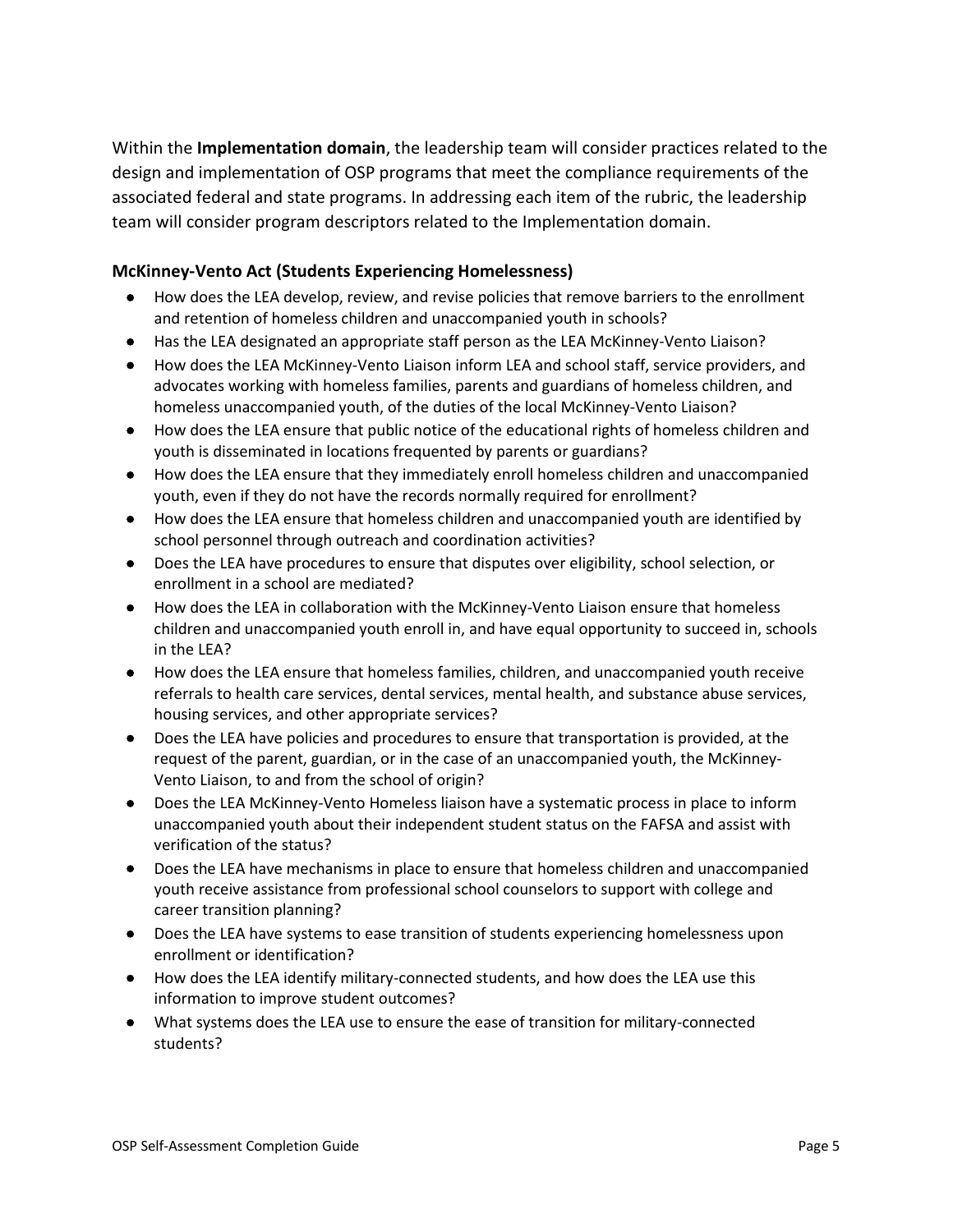#### **Military-Connected**

- How does the LEA ensure transitioning military-connected students can participate in extracurricular activities and are integrated into their receiving school's community?
- How does the LEA promote post-secondary study for military-connected students?
- How does the LEA maintain connection with the closest military installation(s) and School Liaison Officer(s) (SLO) (if applicable)?
- How does the LEA support a military-connected student who has moved after the end of their junior year of high school to graduate on time?
- What leeway does the LEA provide for military-connected students seeking to enroll when in the custody of a non-custodial parent?
- How does honor the previous school's placement of a military-connected student when considering placement in academic courses, education programs, and special education services?

#### **Foster Care**

- Does the LEA have a designated Liaison in place for addressing enrollment and school transitions for students in foster care?
- Is the LEA properly identifying students in foster care and coding students in PEIMS?
- Are students in foster care enrolled immediately without delay?
- Are there additional systems in place to ease school transitions in the first two-weeks of enrollment for students in foster care?
	- o Are school counselors working with students in foster care to make sure they graduate with endorsements and have post-secondary plans in place?
	- $\circ$  Are students provided information in their 11th and 12<sup>th</sup> grade about how to activate their lifetime tuition and fees waiver benefit?
- Are students placed in educational programs and coursework using assessments, recommendations and programs based on the student's prior enrollment and course placement from the sending school?
	- $\circ$  Is the LEA utilizing the referral made by the student's sending school (when applicable) concerning an evaluation for special education?
- Does the LEA have procedures, systems, and processes in place for coordinating with DFPS and addressing school of origin transportation, and payment for "additional transportation costs" for students in foster care? Does the LEA coordinate with local child welfare representatives to support Education Best-Interest Decisions?
- Does the LEA have local policies, procedures and practices in place that assists with the awarding of credit for highly mobile foster care students?
- Does the LEA work in a collaborative multidisciplinary manner amongst district and campus leaders to support the needs of students in foster care?
	- o Does the LEA work collaboratively with stakeholders outside of the district to support the needs of students in foster care?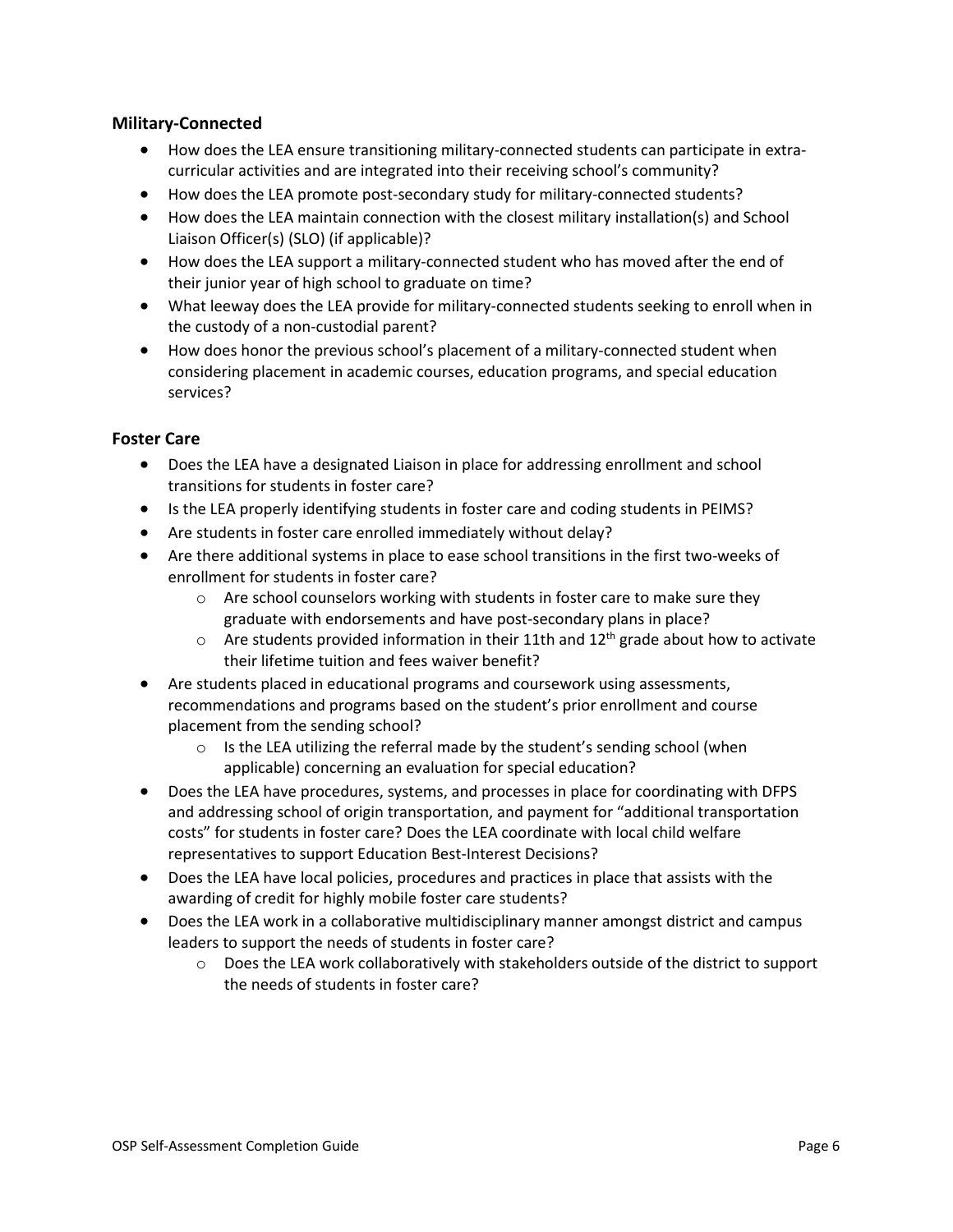Within the **Student Performance domain**, the leadership team will consider practices related to student achievement that support improved outcomes for all students. In addressing each item of the rubric, the leadership team will consider program descriptors related to the Student Performance domain.

#### **McKinney-Vento Act (Students Experiencing Homelessness)**

- Does the LEA have established procedures to ensure early academic interventions and ongoing progress monitoring to address the academic needs of identified students experiencing homelessness?
- Does the LEA utilize student data to identify and implement academic interventions and support services to ensure students experiencing homelessness achieve grade-level standards on state mandated assessments, promote on grade-level, and graduate on time?

#### **Military-Connected**

• Does the LEA utilize student data to identify and implement academic interventions and support services to ensure military-connected students achieve grade-level standards on state mandated assessments, promote on grade-level, and graduate on time?

#### **Foster Care**

• Does the LEA utilize student data to identify and implement academic interventions and support services to ensure students in foster care achieve grade-level standards on state mandated assessments, promote on grade-level, and graduate on time?

Within the **Family Engagement domain**, the leadership team will consider practices related to involving parents/guardians and other family members in the education of students. In addressing each item of the rubric, the leadership team will consider two guiding questions related to program descriptors related to Family Engagement domain.

#### **McKinney-Vento Act (Students Experiencing Homelessness)**

• How does the LEA ensure that the parents or guardians of homeless children and youth are informed of the educational and related opportunities available to their children and are provided with meaningful opportunities to participate in the education of their children?

#### **Military-Connected**

• How does to the LEA engage with military families?

#### **Foster Care**

• Does the LEA collaborate and include the child's education-decision maker, caregiver, and/or caseworker, or other relevant parties concerning education matters, where 'parents' are normally consulted with on behalf of the student?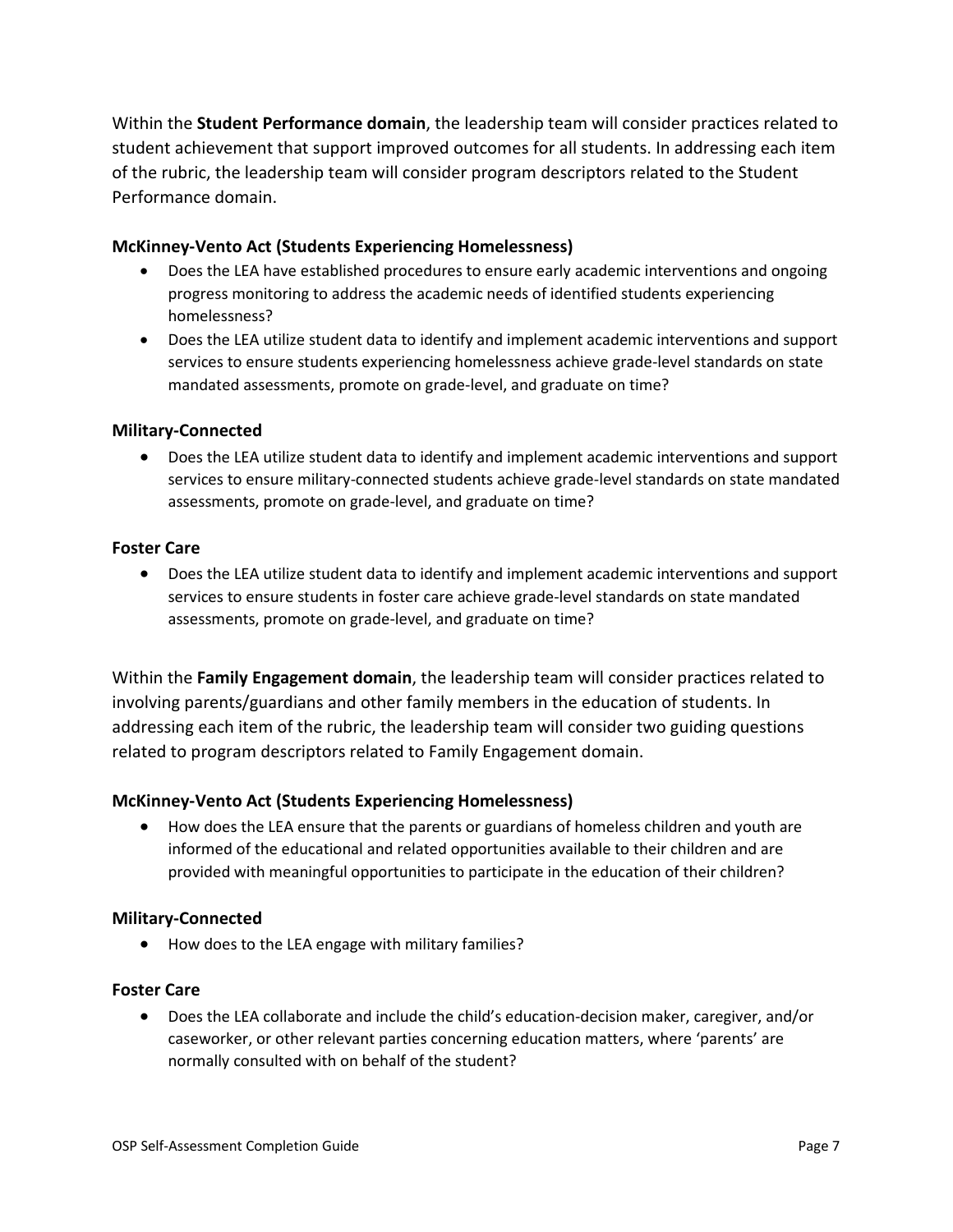### <span id="page-7-0"></span>Purpose

The purpose of the self-assessment is to assist LEA leadership teams in evaluating and improving their OSP programs. The self-assessment is intended to engage leadership teams through a proactive approach by addressing compliance and improving student performance. It is recommended that each LEA complete the self-assessment annually as part of their program needs assessment.

### <span id="page-7-1"></span>Team Design

The self-assessment is designed to support LEA teams in reviewing data to identify areas of strength and areas of need. The LEA leadership team is responsible to ensure data from a broad representation of stakeholders are considered as part of the program evaluation. The team should be representative of the size and demographics of the LEA and may include leaders with a variety of backgrounds.

- Program director(s)
- Central office staff
- Campus administrators
- Special education teachers
- General education teachers
- CTE teachers
- BE/ESL teachers
- Dyslexia specialist
- Parents

The self-assessment leadership team is not limited to these individuals, nor does the team always need to include all these individuals. The decision of who to include on the selfassessment team is the LEA's local decision.

## <span id="page-7-2"></span>OSP Self-Assessment Components

While completing the OSP self-assessment rubric, the leadership team will consider sources of evidence and select a quality of implementation level for each compliance/strategy item based on quality level descriptors and provide a written justification that describes the decisionmaking process of the leadership team.

## <span id="page-7-3"></span>Compliance / Strategy Items

The leadership team will consider a series of compliance/strategy items within the three domains. The leadership team will use probing questions, sources of evidence, and performance categories to select an overall quality level that represents the current practices within the LEA for each compliance/strategy item. These quality levels, in conjunction with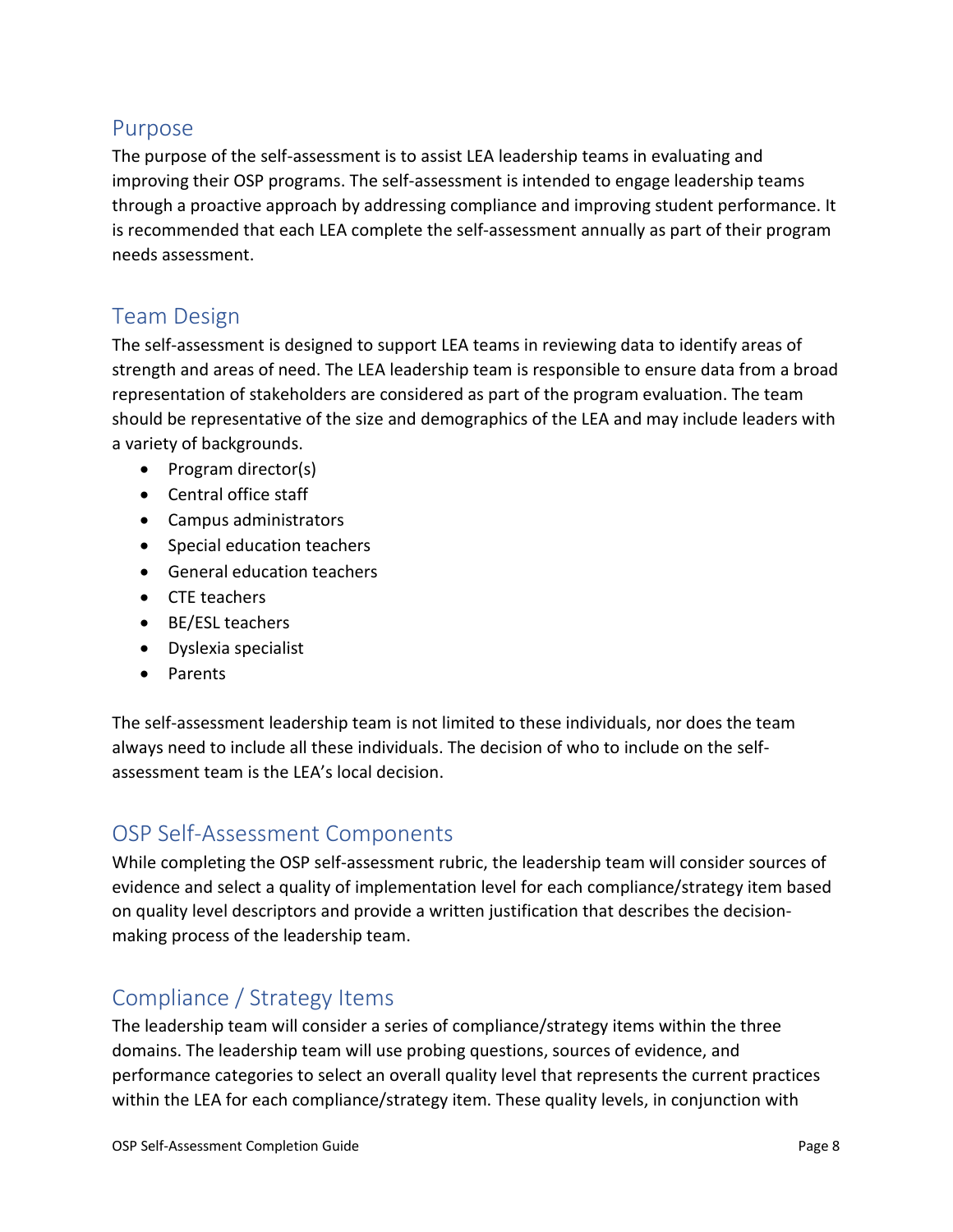other data sources, determine which compliance/strategy items are then included by the leadership team in the development of a strategic support plan (SSP).

### <span id="page-8-0"></span>Probing Questions

Probing questions are meant to help the leadership team consider their practices related to each compliance/strategy item. These questions, when discussed in conjunction with the descriptions of each performance category, will help the leadership team determine the quality level for the performance category, and eventually the overall score of the compliance/strategy item. The leadership team does not need to provide an explicit answer to any of the probing questions. Instead, these are designed to assist the team in having robust conversations about each section of the rubric and should lead to strong justification statements.



#### <span id="page-8-1"></span>Sources of Evidence

Throughout the self-assessment, the leadership team will conduct a holistic review of current and future improvement efforts. Each LEA is encouraged to collect, synthesize, and analyze data to identify the quality of implementation for each area within the self-assessment rubric. To do this, LEAs may use a variety of sources of evidence:

- Policy
- Written procedures
- Technical assistance or guidance documents